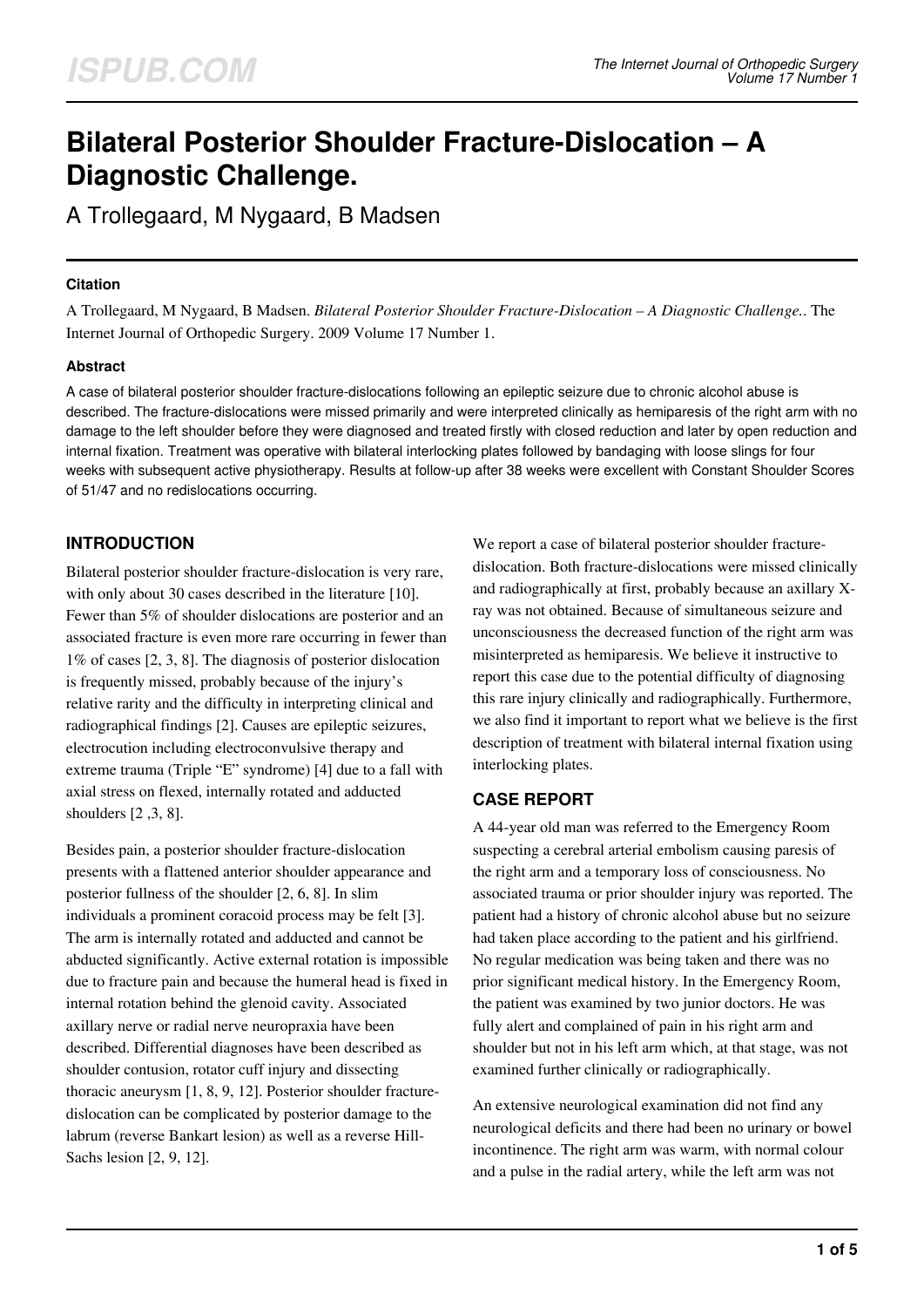described. The patient was quite muscular. He could not move his right arm due to severe pain from the elbow to the shoulder. Radiographs of the right shoulder and humerus were interpreted as normal besides an old lateral clavicula fracture (Figure 1 and 2), but an axillary image was not obtained due to pain and reduced mobility. Blood serology was normal. No final diagnosis was made and the patient was admitted to the neurological department for observation.

#### **Figure 1**

Figure 1: The initial anteroposterior x-ray showing an undisplaced posterior fracture-dislocation of the right shoulder joint. The convex Moloney line (the curve from the lateral scapular margin to the medial proximal humeral shaft) is broken. No reverse Hill-Sachs lesion is seen. A lateral clavicula fracture of older date is seen.



## **Figure 2**

Figure 2: Lateral x-ray of the right shoulder with a posteriorly displaced humeral head.



On the following day, a radiographical review by an ortopaedic consultant interpreted the radiographs as a right posterior shoulder dislocation but no fracture was identified. Closed reduction was performed under general anaesthesia. A new X-ray showed a posterior fracture-dislocation with a displaced subcapital fracture in the right shoulder joint (Figure 3 and 4). Due to growing pain in the left shoulder, this joint was X-rayed on day 3 and a posterior fracturedislocation was diagnosed there, too (Figure 5 and 6). The neurovascular status of the left arm was normal.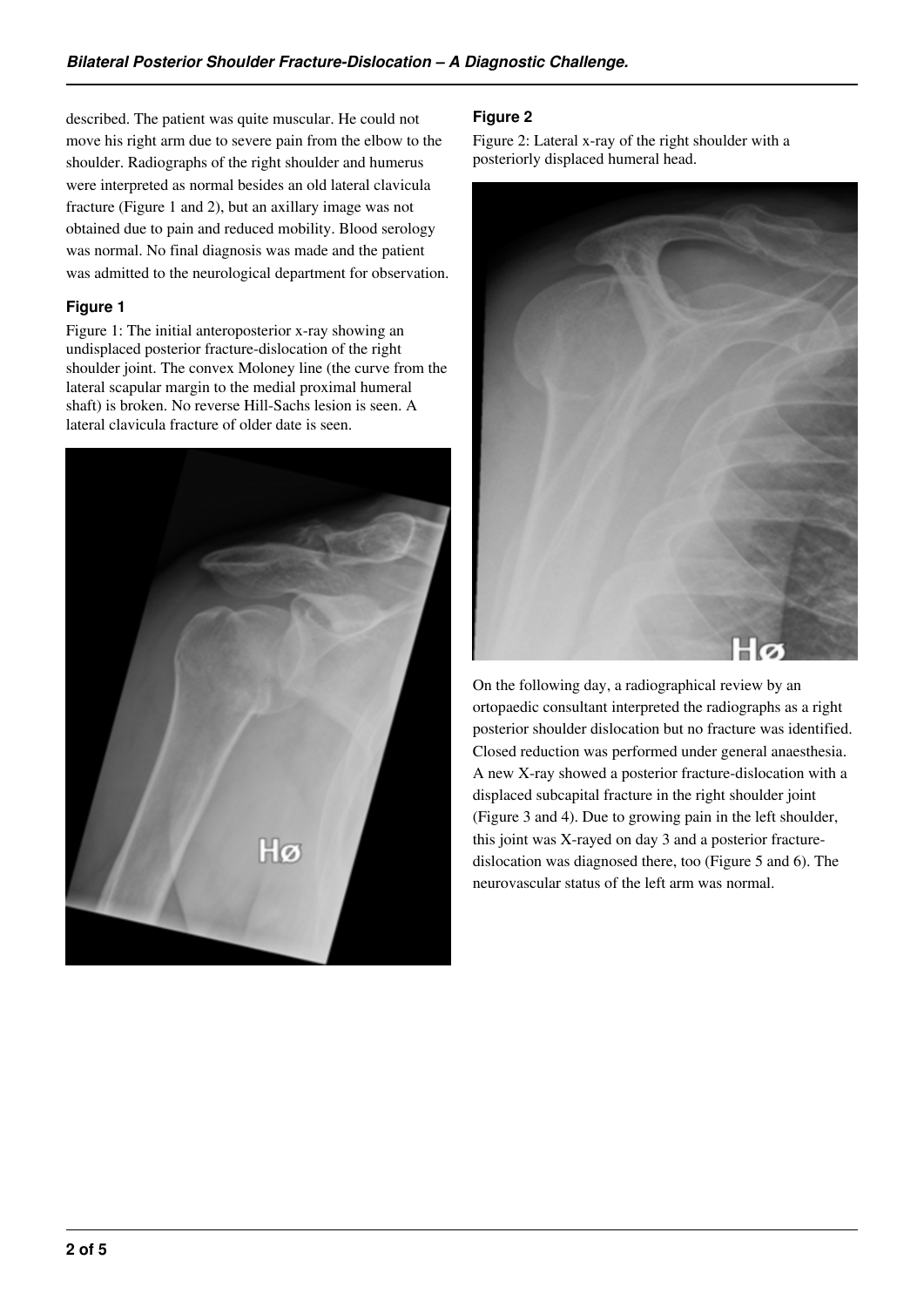#### **Figure 3**

Figure 3 and 4: X-rays after closed reposition. The fracture is displaced.



## **Figure 4**

Figure 5 and 6: An anteroposterior x-rays of the left shoulder showing a posterior fracture-dislocation. The fracture is displaced and comminute.



On a repeated examination, both lateral shoulder contours were flattened and had a lack of fullness anteriorly. The arms were internally rotated and adducted and could not be externally rotated or abducted from these positions due to pain. A repeated radiographical evaluation of the primary Xrays of the right shoulder showed an undisplaced subcapital fracture. At this time, it was concluded that the patient must have suffered a seizure due to alcohol withdrawal on the night of admittance.

Due to the patient's relatively young age, the fracturedislocations were treated with open reduction and internal fixation with PHILOS (Synthes) interlocking plates using the deltopectoral approach (Figure 7 and 8). The fractures were very comminute and the surgeon was unable to obtain anatomical

## **Figure 5**

Figure 7 and 8: Both fracture-dislocations after reduction and osteosynthesis. The greater tubercle is avulsed in both shoulders.



fracture reduction and fixation. Additional synthetic bone grafts in blocks and granulate (ProOsteon, Biomet) were applied on both sides. No rotator cuff tendons were ruptured. Biceps tenodesis was not performed. Both shoulders were immobilized in loose slings for 4 weeks and passive movements were begun as soon as pain permitted. After 2 weeks, the right shoulder was operated on again due to infection. This was combined with postoperative intravenous cephalosporin and later on penicillin after peptostreptococci from peroperative samples were identified, and the infection resolved. Active movements were begun at 6 weeks.

In the outpatient clinic at 9 and 38 weeks, there were no signs of osteonecrosis or instability. At 38 weeks, degrees of movement over the shoulder joints were (right/left) 70/60° abduction, 160/160° flexion, 45/45° extension, 90/90° internal rotation and 30/15° external rotation. The Constant Shoulder Score [5] was 51 in the right shoulder and 47 in the left one. At this time, normal activities of daily living had been resumed, however, the patient was not working. The patient was satisfied with the end result and experienced continued improvement of pain and motion.

#### **DISCUSSION**

Posterior shoulder fracture-dislocation presents itself with relatively uncharacteristic findings and symptoms and a precise initial diagnosis may be missed [8, 10]. Our case shows that a complete radiographic evaluation and a strong suspicion are necessary for a correct diagnosis to be made if the objective findings do not correlate with seemingly normal initial radiographs. Shoulder pain after electrocution and epileptic seizure should raise the clinician's suspicion because of the involuntary violent internal rotation,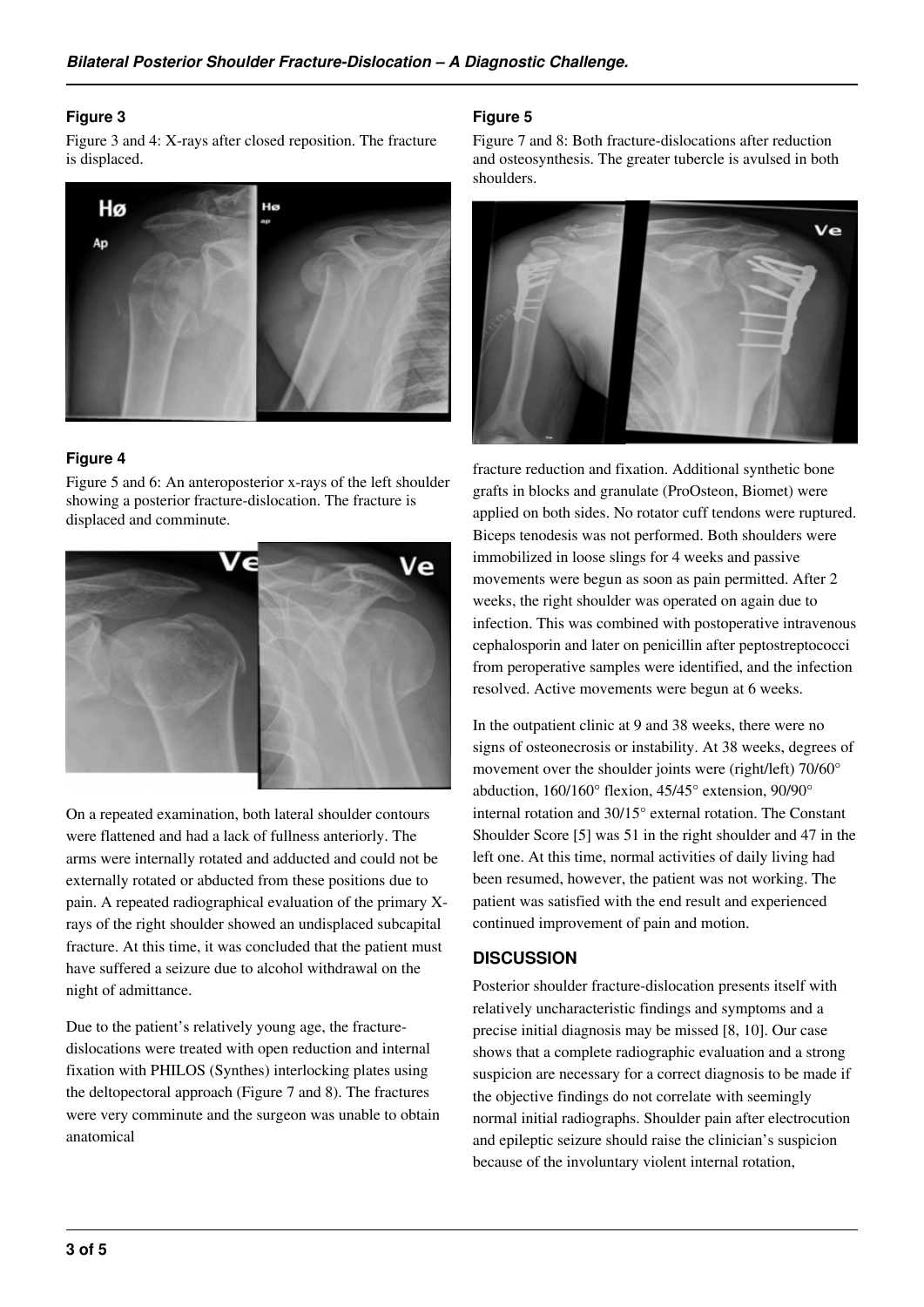adduction and flexion that can occur [8]. Two junior doctors misdiagnosed the patient, which indicates that a missed diagnosis is more likely to occur in a hectic Emergency Room and if general orthopaedic experience or knowledge about this condition is lacking.

Radiographically, a fracture may, of course, be obvious. However, an undisplaced fracture may be missed, but the humeral head can be seen displaced laterally compared to the anterior rim of the glenoid cavity on an anteroposterior view. A displacement of more than 6 mm is called the "rim sign". Due to internal rotation, the humeral head takes on a "light bulb appearance". The convexity of the Moloney line may be broken. A Hill-Sachs lesion can be seen as a vertical line on the medial side of the head. A gap between this line and the medial cortex may look like a trough ("trough sign") [2, 8, 12]. A lateral X-ray will show the humeral head lying posterior to the glenoid cavity. An axillary X-ray will reveal the dislocation clearly and, if pain permits, should be taken when a posterior shoulder fracture-dislocation is suspected [8]. A CT scan may provide further details in mapping the fracture pattern for operative planning [8]. MR imaging is not described as being necessary for mapping soft tissue damage because rotator cuff injury is extremely rare in posterior shoulder dislocations [11].

# **CONCLUSION**

A treatment guideline is difficult to establish due to the rarity of the fracture-dislocation and because the diagnosis may be delayed [3, 7]. Conservative treatment with closed reduction of a displaced non-comminute fracture in an immobilizer sling is feasible [8, 12]. Reduction is performed with traction in adduction. Further internal rotation and lateral traction may be necessary with pressure exerted on the posterior part of the humeral head in an anterior direction [9]. Posterior shoulder fracture-dislocations that cannot be reduced closed may be due to Hill-Sachs lesions, dislocated fractures that involve more than 20% of the articular surface or interpositioned soft tissue [12]. In these cases, open

reduction and internal fixation through a deltopectoral approach is relevant [8]. Our patient achieved Constant Shoulder Scores of 51/47 after osteosynthesis with interlocking plates. Stabilization with teno- or myodesis techniques of the posterior part of the shoulder joint may become relevant. The extremity should be bandaged in a sling for 2-4 weeks followed by a test of stability and gradual increase of active ROM exercises [9]. Major comminution of more than 50% of the humeral head or avascular necrosis due to an overlooked displaced fracture may warrant hemiarthroplasty [8].

#### **References**

1. Agarwal M, Khan WS, Syed AA, et al. Bilateral posterior fracture-dislocation of the shoulder presenting as a dissecting aneurysm of the thoracic aorta: An uncommon presentation of a rare injury. J Emerg Med. 2007; 29:1-4. 2. Becker R, Weyand F. Die seltene, doppelseitige hintere Schulterluxation. Unfallschirurg. 1990; 93:66-68. 3. Blasier RB, Burkus JK. Management of Posterior Fracture-Dislocations of the Shoulder. Clin Orthop Relat Res. 1988; 232:197-204.

4. Brackstone M, Patterson SD, Kertesz A. Triple "E" syndrome: Bilateral locked posterior fracture dislocation of the shoulders. Neurology. 2001; 56(10):1403-4. 5. Constant CR, Murley AH. A clinical method of functional assessment of the shoulder. Clin Orthop Rel Res. 1987; 214:160-64.

6. Engel T, Lill H, Korner J, Josten C. Die beidseitige verhakte hintere Schulterluxationsfraktur. Unfallschirurg. 1999; 102:897-901.

7. Mancini GB, Lazzeri S. Bilateral Posterior Fracture-Dislocation of the Shoulder. Orthopedics. 2002; 25(4):433-4. 8. Martens C, Hessels G. Bilateral posterior four-part fracture-dislocation of the shoulder. Acta Orthop Belg. 1995; 61(3):249-254.

9. Mimura T, Mori K, Matsusue Y, et al. Closed reduction for traumatic posterior dislocation of the shoulder using the 'lever principle': two case reports and a review of the literature. J Orthop Surg (Hong Kong). 2006; 14(3):336-9. 10. Page A, Meinhard BP, Schulz E, et al. Bilateral Posterior Fracture-Dislocation of the Shoulders: Management by Bilateral Shoulder Hemiarthroplasties. J Orthop Trauma. 1995; 9(6):526-529.

11. Steinmann SP. Posterior Shoulder Instability. Arthroscopy. 2003; 19(10):102-05.

12. Tellisi NK, Abusitta GR, Fernandes RJ. Bilateral posterior fracture dislocation of the shoulders following seizure. Saudi Med J. 2004; 25(11):1727-9.